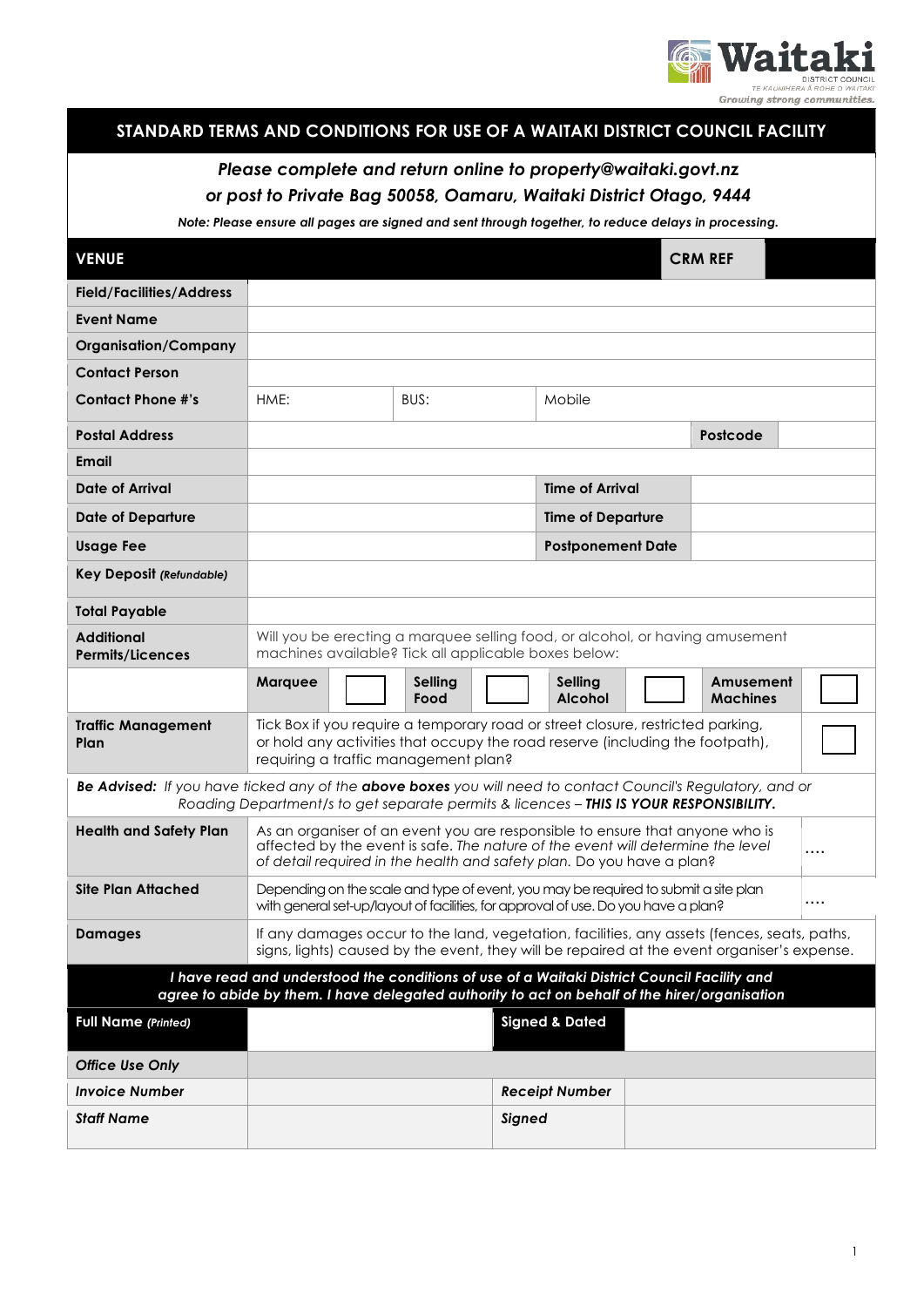

# **1. Agreement**

This agreement is made between the **Waitaki District Council**, and the Event Organiser. In the event that this agreement is signed in the name of the company, partnership, agency, firm, club or similar society, the person signing indicates to the Waitaki District Council that they have full authority to sign such an agreement. If the person is not authorised, they will be personally liable for the complete performance of this agreement.

# **2. No Damage to Property**

The organiser shall ensure that land, vegetation, sports fields, fences, signs, lights, buildings, facilities and other property is not damaged or unduly disturbed at any time during the activity or any set up or pack down period associated with the activity. *Should any damage occur, this is to be reported to the Waitaki District Council and they will make any necessary arrangements for the repair at the organiser's expense.*

# **3. Health & Safety Plan**

The organiser shall have a written health and safety plan complying with the requirements of the Health & Safety in Employment Act 1992 and all subsequent amendments to that Act.

# **4. Fees and Payment for Use**

Fees and payment for use will be dependent on the usage and will be determined prior to the event.

# **5. Refundable Key Deposit N/A**

The organiser shall provide to Waitaki District Council a deposit of \$20 to gain a key. The deposit Is to be paid BEFORE receiving the key and *will be held and returned to you after the key has been returned.*

# **6. Keys and Security**

Keys can be collected from Waitaki District Council Customer Services not more than 5 days prior to the activity. The organiser is responsible for ensuring that facilities are locked immediately on completion of the activity for the day.

# **7. Licences & Consents**

The organiser shall obtain all applicable licences (e.g. resource consents, alcohol, food, trading, amusements, temporary structures, and marquees) at least 4 weeks prior to the activity. Contact Waitaki District Council Planning Department or Regulatory Department ph (03) 433 0300.

# **8. Liaison with Police**

The organiser shall make initial contact and consult with the Senior Sergeant Oamaru Police at least 6 weeks prior to the activity.

# **9. Insurance**

The organiser shall have suitable public liability insurance policy.

# **10. Schedule Changes**

The organiser shall advise Waitaki District Council as soon as possible of any proposed change to the nature of the activity which shall be subject to approval as a variation of the activity permit.

# **11. Compliance with Legislation**

The organiser must ensure that the activity complies with the Waitaki District Plan, Council By-laws, and any relevant legislation. In addition the organiser shall take all reasonable steps to ensure that all persons participating in the activity also comply with such legislation.

# **12. Parking and vehicle movement**

No vehicles are permitted to park on reserves except those necessary to the running of the event. Vehicle movement on the park is to be kept to an absolute minimum. All public vehicles must be parked in public car parking spaces provided.

> *I have read and understood the conditions of use of a Waitaki District Council Facility and agree to abide by them. I have delegated authority to act on behalf of the hirer/organisation*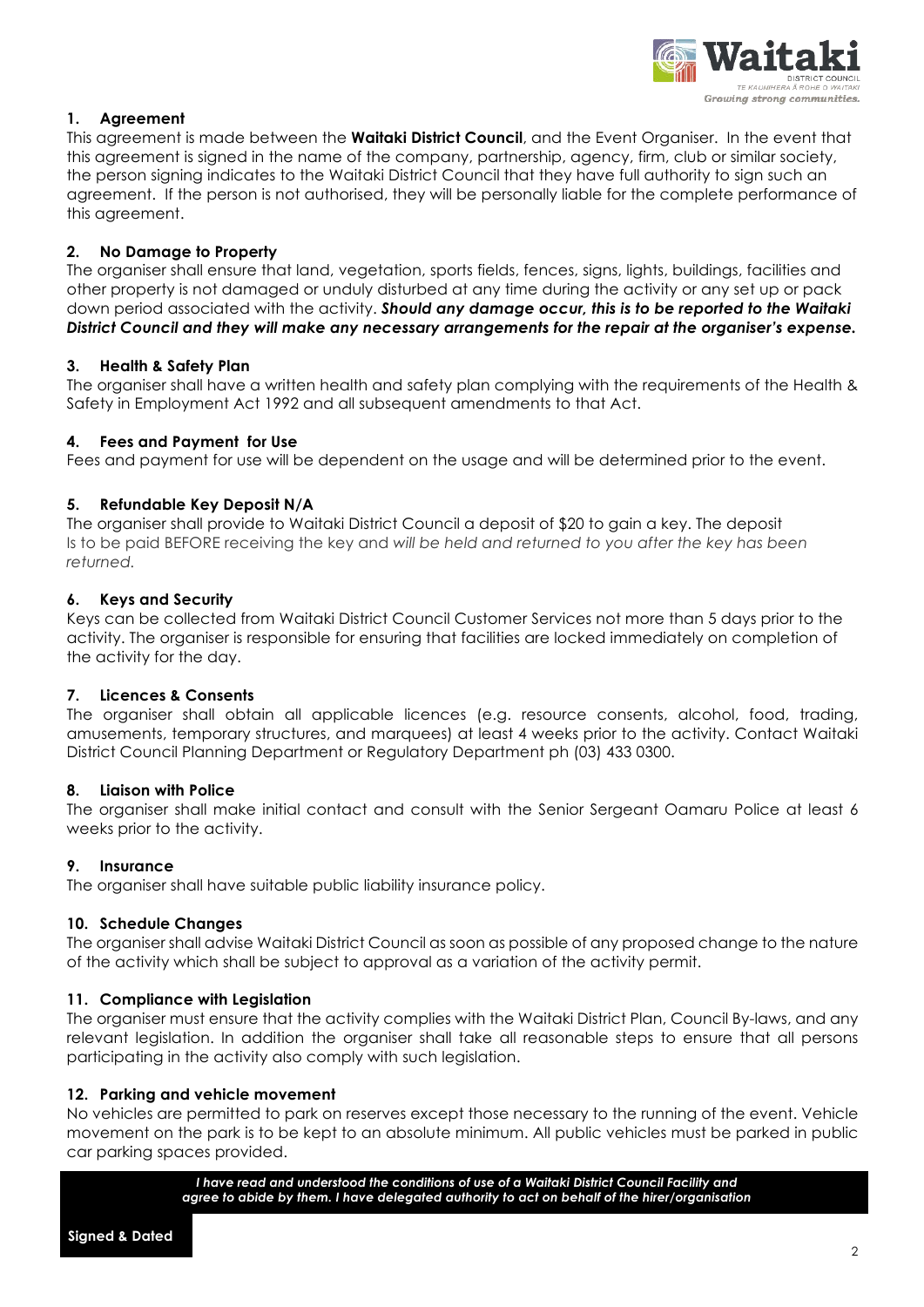

# **13. Retailing**

Retailing on the Facility is permitted only when it is associated with and ancillary to conferences, fairs, trade shows, exhibitions, conventions or similar events. Retailing is not to occur as a stand alone activity.

# **14. Site Plan**

A preliminary site plan showing the location of exhibitors and other event participants is to be submitted to the Waitaki District Council no later than 4 weeks prior to the event for approval (Item 26). The plan should include:

- 
- 
- 
- 
- First aid posts & emergency access routes Seating
- Entrances and Exits Pedestrian Routes
- Toilets Rubbish bins
	- Parking Safety Fencing
- Food and Vendor Outlets  **Marquees**, amusements, activities
	-

#### **15. Indemnity**

In consideration of approval to use Waitaki District Council's facilities for the activity, the organiser shall, where legally permissible, indemnify Council against all costs, losses, claims, liabilities, proceedings, damages and expenses incurred and any loss or damage suffered by Waitaki District Council arising by reason of, or in connection with, the organiser's breach or non-performance of any obligations under any of these conditions.

# **16. Control of Sound and Noise**

The organiser will comply with decibel levels as set out in the Waitaki District Plan, or as modified by Resource Consent.

# **17. Electricity (if required)**

The organiser shall, where electricity is being used for an activity, utilise the services of a registered electrician to undertake this work. All electrical equipment used must be in good, safe working order. The Waitaki District Council reserves the right to charge for power usage as the result of an activity on the Facility. This includes the labour charge for the council contracted electrician to come and read the meter before and after the event.

# **18. Road Closures**

The organiser shall apply for any necessary road closure authorisations in writing, to the Councils Roading Department, at least 7 weeks prior to the activity.

# **19. Traffic Plan**

The organiser shall provide a traffic plan to Waitaki District Council Roading Department for approval at least 4 weeks prior to the activity. The traffic plan shall comply with all traffic laws and police requirements and include the location of all relevant structures, equipment, facilities, assembly areas, event or filming areas and other facilities, including (without limitation) signs, cones, marshals, vehicles, parking restrictions, road closure details and access for the disabled and emergency vehicles. Waitaki District Council may require further details to be included in any traffic plan. Further details shall be provided as soon as practicable after any such request. Traffic Plans to be submitted to Councils Roading Department ph (03) 433 0300.

# **20. Responsibility for Clean Up**

The organiser shall ensure that any area associated with the activity is left in a clean and tidy condition. The removal and disposal of all rubbish and all equipment associated with the activity shall take place immediately after the event. Should Council officers remove and dispose of rubbish, event organisers shall be invoiced to cover costs incurred by Council through this removal and disposal. All access areas for skips and bins must be left clear and accessible. When an event is expecting a large number of participants and public spectators, an adequate number of additional bins must be provided at the organiser's expense.

> *I have read and understood the conditions of use of a Waitaki District Council Facility and agree to abide by them. I have delegated authority to act on behalf of the hirer/organisation*